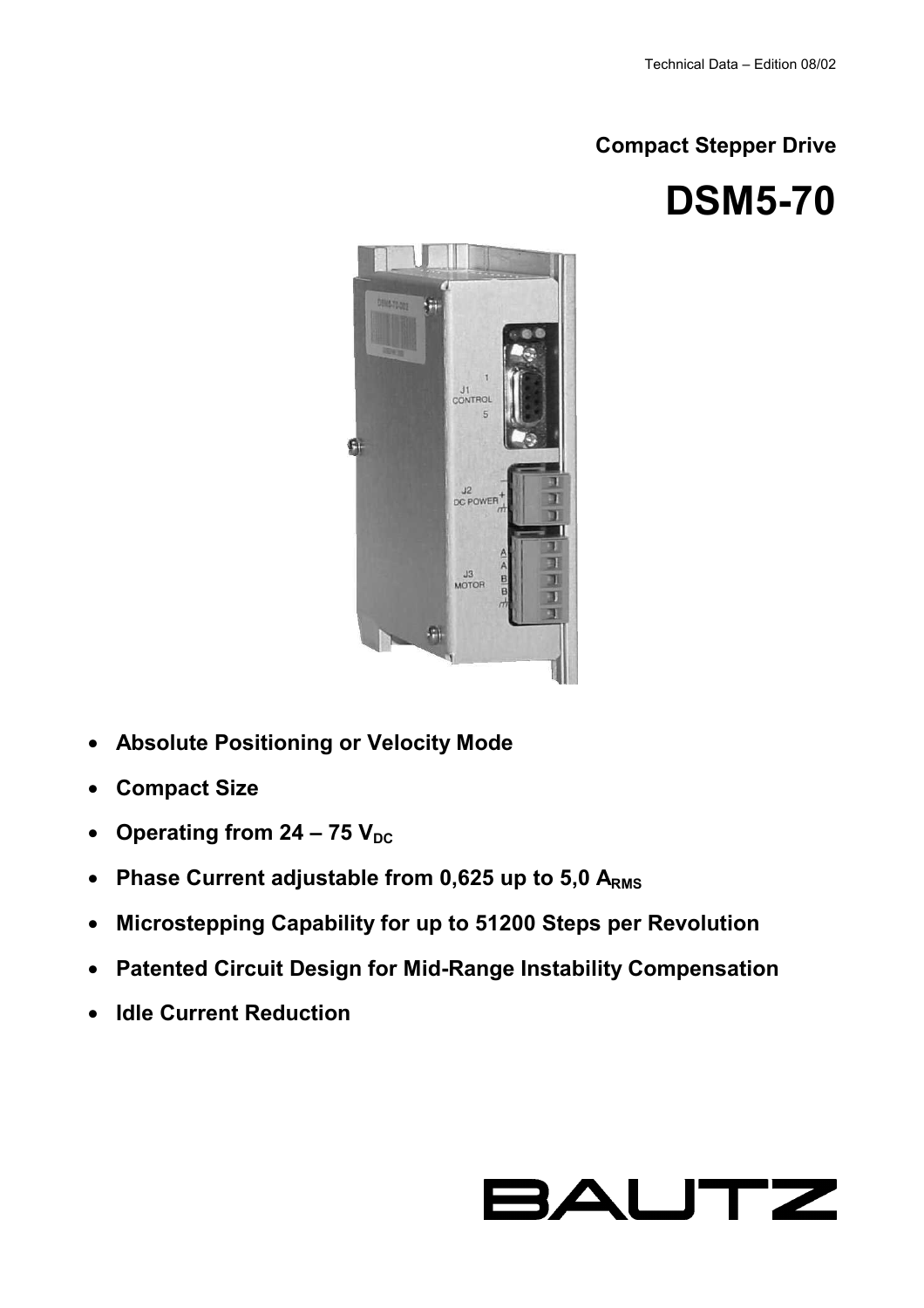The DSM5-70 drives are compact microstep power modules for 2-phase stepper motors with various input configurations for the best possible customization to the individual application. The units are designed for back panel mounting, the compact size allows their installation even in restricted mounting locations. Heat can be removed either from the rear of the drive or from the side. Those alternative methods increase installation flexibility.

### **Microstepping**

Microstepping assures smooth operations and optimized system resolution. Resolution with 1,8° motors is adjustable up to 51200 steps per revolution.

#### **4-phase PWM Chopping**

A patented 4-phase PWM chopping electronically controls the motor winding currents at 20 kHz. This combines the best of recirculating and non-recirculating current regulation to provide high back EMF rejection with low ripple current. Further benefits are reduced heat dissipation, low electrical noise and improved current control during dynamic braking.

#### **Digital Electronic Damping Circuit**

A patented digital electronic damping circuit eliminates mid-range resonance and ensures full torque across the entire speed range. Combined with the 4-phase PWM control this system provides significantly more motor torque than other drives.

#### **Idle Current Reduction**

The idle current reduction permits an automatic 50% reduction of motor current to minimize heating during inactive periods. If no step commands are received for 0,1 sec (0,05 sec or 1 sec, adjustable) the current is automatically reduced. Current is reset to full amplitude upon incoming new step commands.

## **Technical Data**

| <b>Supply Voltage Range</b>   | 24-75 $V_{DC}$                                                                                                                                                                                                                                               |                                                                                                  |  |
|-------------------------------|--------------------------------------------------------------------------------------------------------------------------------------------------------------------------------------------------------------------------------------------------------------|--------------------------------------------------------------------------------------------------|--|
| <b>Supply Voltage (rated)</b> | $70V_{DC}$                                                                                                                                                                                                                                                   |                                                                                                  |  |
| <b>Phase Current</b>          | max. 7,1 A<br>adjustable with DIP switch from 0,625 Aeff to 5 Aeff in 0,625<br>A steps for 2-phase stepper motor with 4, 6, or 8 leads                                                                                                                       |                                                                                                  |  |
| Input Interface               | step and direction 5 V- or 24 V-level                                                                                                                                                                                                                        |                                                                                                  |  |
| <b>Idle Current Reduction</b> | 50 % (switchable)                                                                                                                                                                                                                                            |                                                                                                  |  |
| <b>Step Resolution</b>        | full-1/256 step                                                                                                                                                                                                                                              |                                                                                                  |  |
| <b>Inputs</b>                 | de-activation, step and direction                                                                                                                                                                                                                            |                                                                                                  |  |
| <b>Outputs</b>                | fault output, status LEDs                                                                                                                                                                                                                                    |                                                                                                  |  |
| <b>Ambient Temperature</b>    | $0-50^{\circ}$ C                                                                                                                                                                                                                                             |                                                                                                  |  |
| <b>Motor Current</b>          | without heat sink: max 2,5A @ $25^{\circ}$ C / 1,25 A @ 45° C<br>with heat sink (optional): max 5A $\textcircled{a}$ 25°C / 2,5 A $\textcircled{a}$ 45° C                                                                                                    |                                                                                                  |  |
| <b>Chassis Temperature</b>    | max. 60°C, forced cooling may be necessary                                                                                                                                                                                                                   |                                                                                                  |  |
| <b>Humidity</b>               | 10-90%, non-condensing                                                                                                                                                                                                                                       |                                                                                                  |  |
| <b>Resonance Damping</b>      | effective during mid-range speed, enabled/disabled with DIP<br>switch<br>max. delay from input step to change in motor excitation:<br>step frequency $<$ 500 Hz full step: 500 $\mu$ s<br>step frequency $>$ 500 Hz full step: 270 $^{\circ}$ of step period |                                                                                                  |  |
| <b>Connectors</b>             | Power supply:<br>Motor:<br>Signal:                                                                                                                                                                                                                           | 3 contact plug-in screw terminal<br>5 contact plug-in screw terminal<br>9 socket D-sub miniature |  |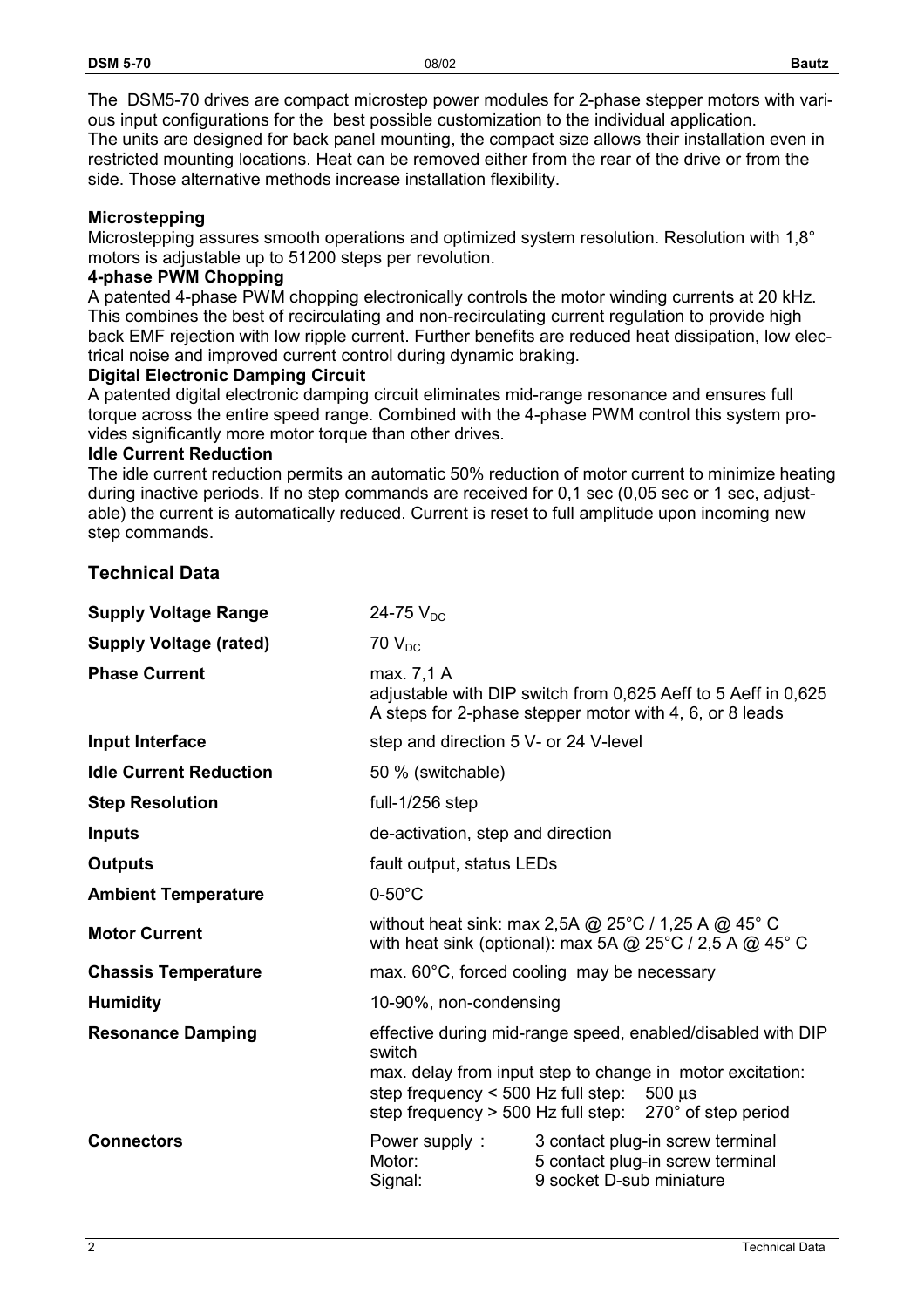## **Step Size**

| decimal | binary        |  |
|---------|---------------|--|
| full    | half          |  |
| half    | $\frac{1}{4}$ |  |
| 1/5     | 1/8           |  |
| 1/10    | 1/16          |  |
| 1/25    | 1/32          |  |
| 1/50    | 1/64          |  |
| 1/125   | 1/128         |  |
| 1/250   | 1/256         |  |

| Steps | Steps/Revolution (1,8°-Motor) |
|-------|-------------------------------|
|       |                               |

| decimal | binary        | decimal | binary |
|---------|---------------|---------|--------|
| full    | half          | 200     | 400    |
| half    | $\frac{1}{4}$ | 400     | 800    |
| 1/5     | 1/8           | 1000    | 1600   |
| 1/10    | 1/16          | 2000    | 3200   |
| 1/25    | 1/32          | 5000    | 6400   |
| 1/50    | 1/64          | 10000   | 12800  |
| 1/125   | 1/128         | 25000   | 25600  |
| 1/250   | 1/256         | 50000   | 51200  |

## **Dimensions**



## **Order Code**

DSM5-70-001 (step and direction 24 V-level)

DSM5-70-003 (step and direction 5 V-level)